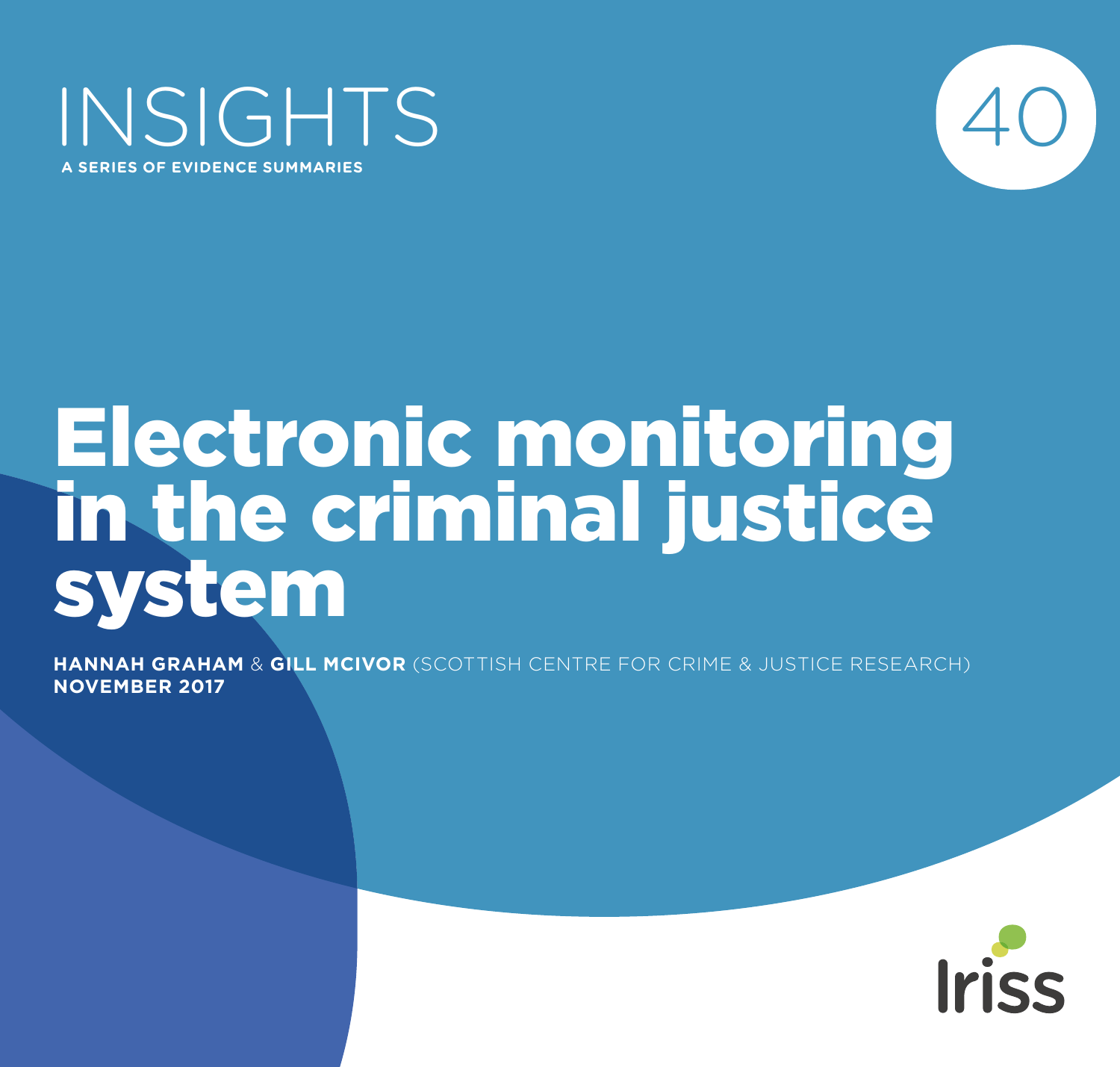## Acknowledgements

This *Insight* was reviewed by Helen Allbutt (NHS Education for Scotland), Neil MacLeod (Scottish Social Services Council), Tom Jackson (Community Justice Glasgow) Mike Nellis (University of Strathclyde), Ciara Webb (City of Edinburgh Council) and colleagues from Scottish Government. Comments represent the views of reviewers and do not necessarily represent those of their organisations. Iriss would like to thank the reviewers for taking the time to reflect and comment on this publication.



improving lives through knowledge, evidence and innovation



This work is licensed under the Creative Commons Attribution-Non Commercial-Share Alike 2.5 UK: Scotland Licence. To view a copy of this licence, visit <https://creativecommons.org/licenses/by-nc-sa/2.5/scotland/> Copyright © November 2017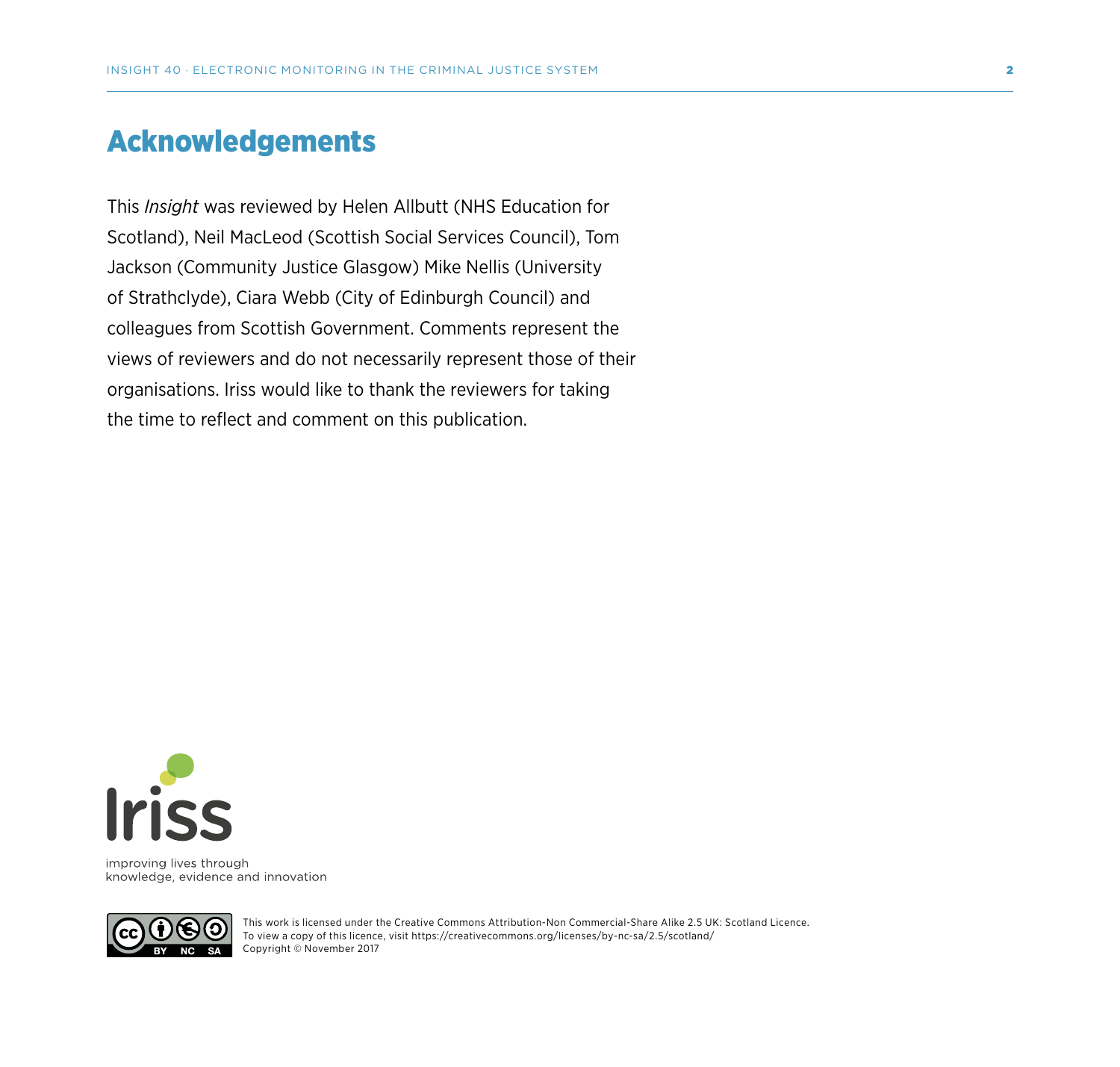## Key points

- Electronic Monitoring (EM) seeks variously to reduce the use of imprisonment, monitor compliance, reduce reoffending and support desistance from crime
- There are different types of EM: Radio Frequency (RF) tagging, Global Positioning System (GPS) tagging and Remote Alcohol Monitoring (RAM)
- First introduced in Scotland on a pilot basis in 1998, EM currently operates using RF tagging technology only
- RF tagging with a curfew is most typically used to restrict a monitored person to (or occasionally, away from) a place for a prescribed period of time
- GPS tagging can be used to create 'exclusion zones' and, more controversially, offers authorities the potential to track the wearer's location in real time
- Type of EM technology is only one consideration for effective use and impact how, why, with whom and by whom it is used also matters
- Debates in Scotland on current and future uses focus on: the potential introduction of GPS tags and alcohol monitoring alongside RF tagging and curfews; and better integration of EM with social work supervision and third sector support
- Social workers have a key role to play in ensuring that they are aware of EM technologies and can harness their use to achieve effective community supervision, support integration, promote desistance from crime and offer public protection
- Current and new uses should stay anchored in an ethos of proportionality, with an awareness of EM's strengths, limitations and potential misuses to balance rights, risks and interests of all involved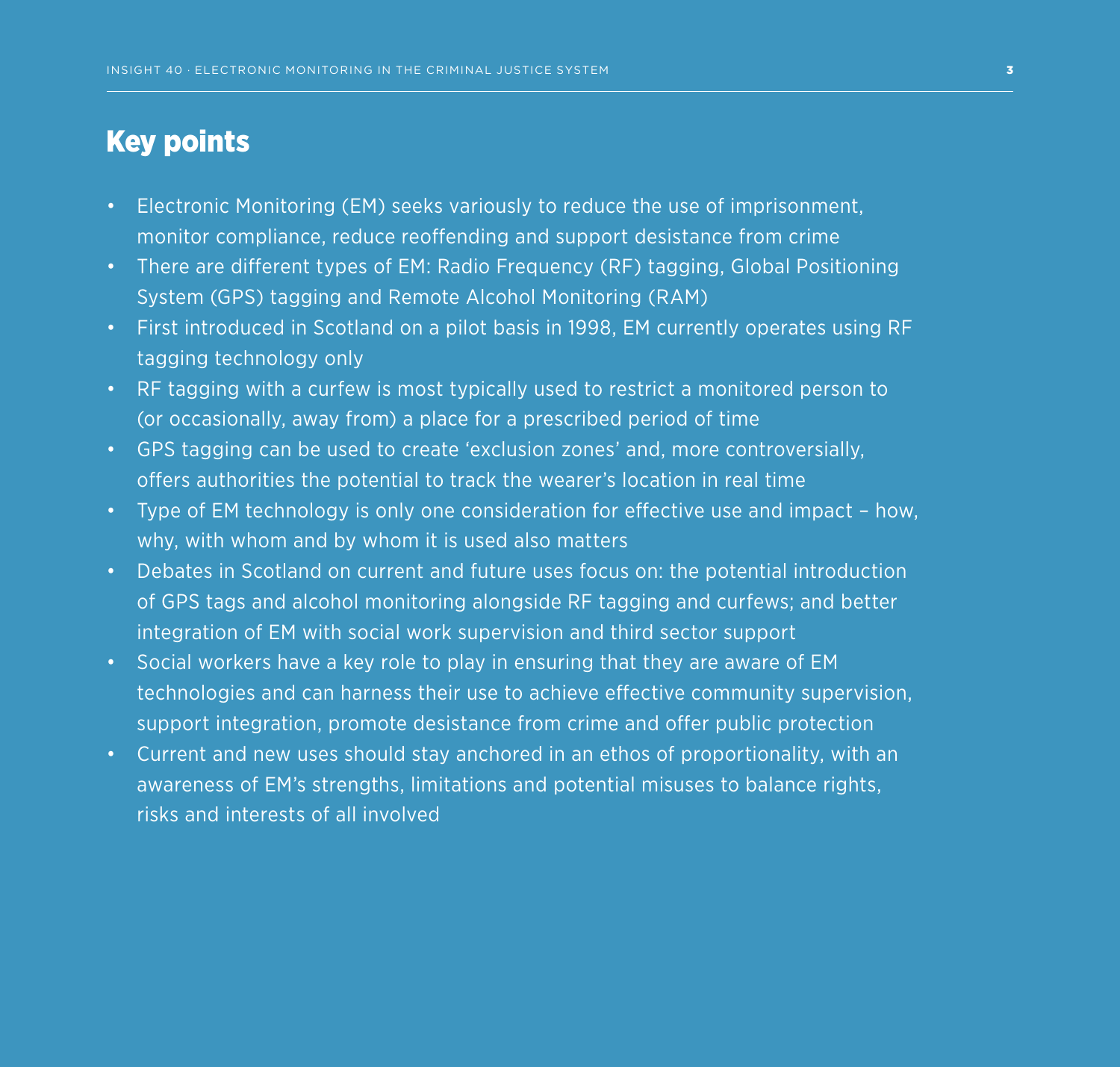## Introduction

Electronic monitoring (EM) is a generic term that encompasses a number of monitoring technologies and approaches. It can be used with different people for diverse purposes in youth justice and adult criminal justice systems (Nellis, Beyens and Kampinski, 2013). For the last 30 years, numerous western countries have predominantly used EM to monitor adult offenders' compliance with curfews and other restrictions. The emergence of new EM technologies opens up new monitoring and surveillance possibilities to authorities, but proportionality and balancing the

rights and interests of different people involved are integral to effective and ethical uses of EM. This is reflected in Council of Europe guidance on standards and ethics in EM (Nellis, 2015). This *Insight* introduces the ways in which EM is currently used in Scotland, alongside international evidence and experience, to identify key issues and implications for use.

*New electronic monitoring technologies open up new monitoring and surveillance* 

*possibilities*

## Electronic monitoring technologies

There are three main types of EM tagging technology, each of which has differing capabilities, strengths and limitations. Tagging technologies can be used in tandem with professional supervision and supports, or can be used as a 'stand-alone' option.

Radio Frequency (RF) tagging technology is a relatively simple and stable form of EM used in Scotland and many jurisdictions around the world (Graham and McIvor, 2015, 2017). It is commonly

> used to monitor curfews during which monitored people are restricted to a designated place — usually their home — or restricted 'away from' a place, for example, a shop in cases of repeated shoplifting, for specified periods of time.

A 'tag', also called a Personal Identification Device, is attached to the monitored person's ankle or, somewhat less commonly, their wrist. It incorporates tamper-resistant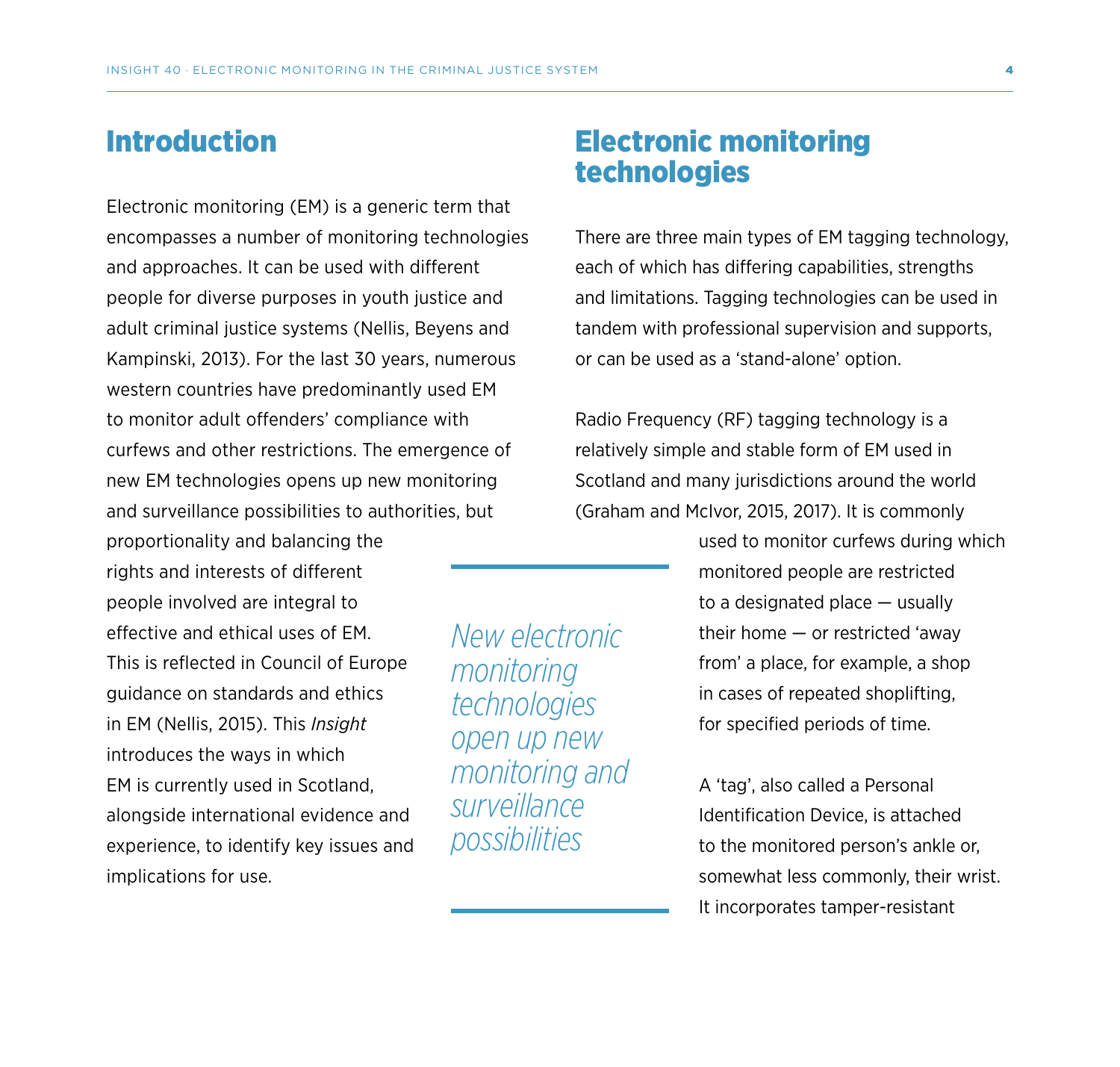technology which can detect attempted or successful removal of the tag. The radio frequency tag transmits a signal to a monitoring unit box installed in their home or another designated location, which monitors the wearer's presence at (or absence from) that location during prescribed periods of time (i.e. curfew). Staff in an EM centre can telephone the home monitoring unit or send an EM field officer to the property where required. Radio frequency EM does not 'track' the movements of monitored people.

Global Positioning System (GPS) tagging and tracking technology is a global navigation system that uses satellites to track the location, in real time, of a GPS tag. A GPS tag is a tamper-resistant transmitter worn around the ankle that receives transmissions from satellites and identifies the wearer's location based on the relative strengths of the signals. A mobile phone network communicates the location information to a central computer at an EM centre in 'real time', enabling the movements of the tag to be plotted against locations and times. Uses of information from GPS tagging and tracking need to abide by privacy and data protection laws, as do those derived from other forms of EM.

With GPS EM, monitored individuals are usually set location restrictions, which are tailored to each person. An individual may have restrictions around a victim's house, workplace or school, or another location linked to offending patterns, which act as 'exclusion zones'. This means that they must stay away from these zones for prescribed amounts of time. There are also 'buffer zones' surrounding exclusion zones that, if entered, alert the EM services provider to generate warnings to the monitored person that they are approaching a zone from which they have been excluded. An alert of a violation of the exclusion zone may require police to respond. GPS tags need to be connected to a power source to be re-charged daily or the battery dies, and failure to re-charge may be considered non-compliance.

Finally, Remote Alcohol Monitoring (RAM) can take the form of transdermal alcohol monitoring involving the monitored person wearing an anklet, sometimes referred to as a 'sobriety bracelet', which samples sweat on their skin to detect the presence of alcohol. Discussion of RAM is beyond the scope of this *Insight*, but a detailed review can be found in Graham and McIvor (2015).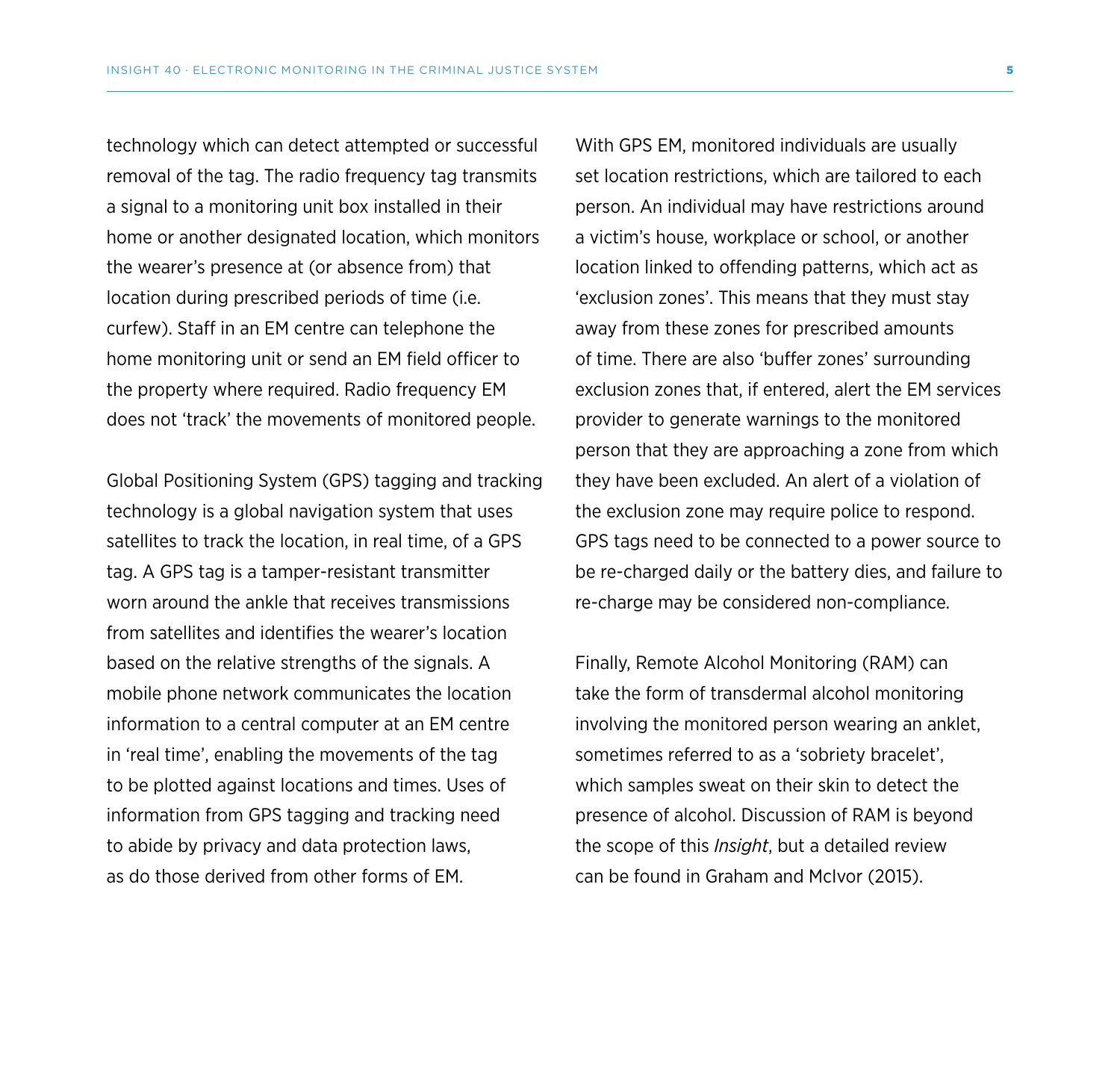## Uses of electronic monitoring in Scotland

Electronic monitoring in Scotland is funded by the Scottish Government Community Justice Division. The national service provided by a private sector contractor (currently G4S). First introduced in Scotland on a pilot basis in 1998, EM currently operates using RF tagging technology only at various points in the adult criminal justice system. Elsewhere, a detailed research account of EM in Scotland is provided, including influences of localism and practitioner perspectives on its use (Graham and McIvor, 2015, 2017; McIvor and Graham, 2016).

In the Scottish criminal justice system, EM may be used with adults aged 16 years and older as a means of monitoring compliance with different types of orders and licences:

- A Restriction of Liberty Order (RLO), which is a community sentence authorised by the court
- A Home Detention Curfew (HDC) licence, which is a form of early release from prison, authorised by the Scottish Prison Service
- As a condition of a Drug Treatment and Testing Order, authorised by the court
- As a condition of a parole licence, authorised by the Parole Board for Scotland
- As a restricted movement requirement imposed following breach of a Community Payback Order (CPO), authorised by the court

Assessments of risk and the suitability of a property for EM are usually conducted in advance by criminal justice social workers to inform decisionmaking. The length of time that individuals can be monitored varies according to the context and order type. In the case of Restriction of Liberty Orders, monitored persons can be restricted to a particular place for up to 12 hours a day for a period of up to 12 months, or restricted away from a specified place for up to 24 hours a day. Prisoners released subject to a Home Detention Curfew can be monitored at times set by the prison, for example, 12 hour daily curfew from 7pm to 7am, for a period of between two weeks and six months.

The majority of monitored people in Scotland are subject to a Restriction of Liberty Order (RLO) or a Home Detention Curfew (HDC). In 2016, 2,408 RLOs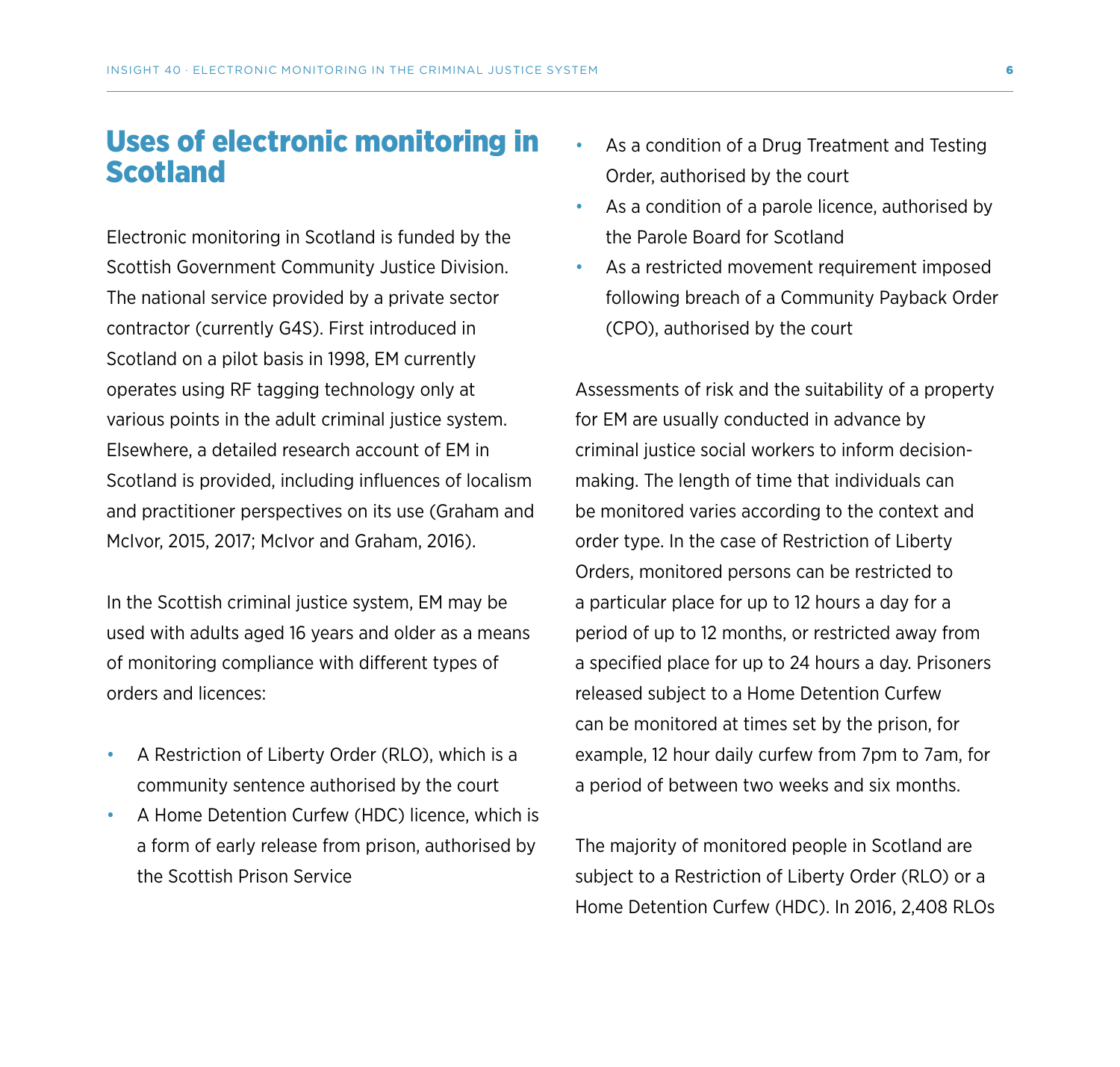and 1,445 HDCs were made, with men comprising the majority of both the former (85%) and the latter (89%). By contrast, during the same period only 20 restricted movement requirements following a breach of a Community Payback Order were imposed, while 28 individuals were made subject to EM as a condition of parole (G4S, 2017).

*First introduced in Scotland in 1998, electronic monitoring currently operates using RF tagging technology only at various points in the adult criminal justice system*

Electronic monitoring is also available to use with children under the age of 16 years old through the Children's Hearings System, where a movement restriction condition (MRC) can be imposed as part of an Intensive Support and Monitoring Service (ISMS) order. Electronic monitoring of children is usually framed as seeking to reduce the use of secure care by using EM as an alternative within a support package (see Simpson and Dyer, 2016 for an overview). In Scotland, tagging children

has met with some resistance from practitioners and is not widespread in use. In 2016, 20 children received a movement restriction condition via the Children's Hearings System (G4S, 2017).

In looking to advance and expand the uses of EM of adults, the Scottish Government (2013, 2016a,

> 2017) has initiated consultation papers and practitioner consultation forums, established an EM expert working group to make specific recommendations, conducted a GPS tagging and tracking technology trial, and commissioned an international evidence review (Graham and McIvor, 2015). Current and future

uses of EM are framed in terms of seeking to more widely and creatively reduce Scotland's comparatively high use of imprisonment, and achieve positive outcomes for offenders. Scottish EM discussions focus on two key areas: the potential introduction of GPS tags and alcohol monitoring alongside existing radio frequency EM and curfews; and better integrating uses of EM with social work supervision and third sector support.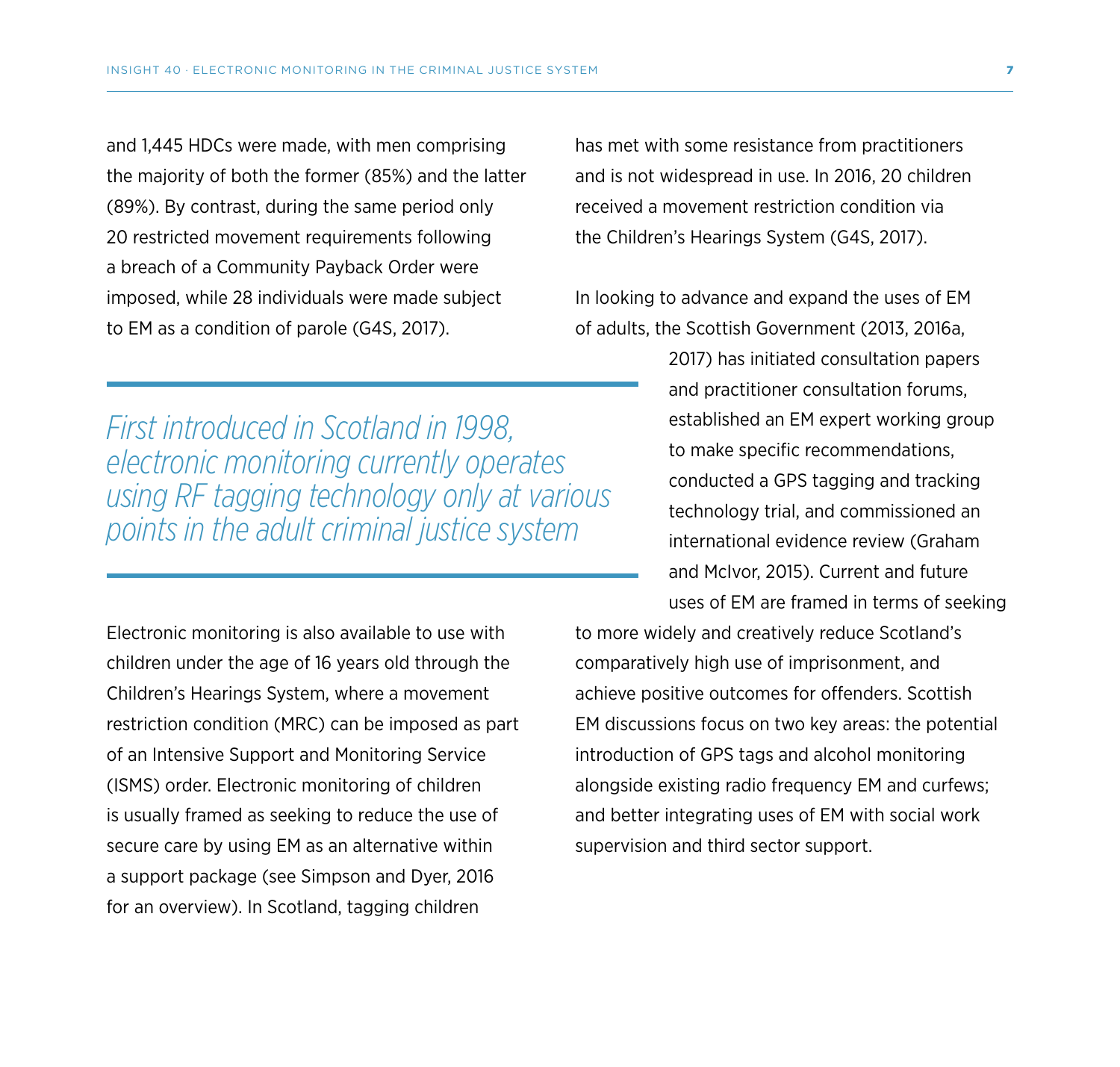### Why use electronic monitoring in criminal justice?

Aims and purposes affect uses and outcomes, as EM can be used in different ways which are influenced by the professionals, practice cultures and policy frameworks involved. In its National Strategy for Community Justice the Scottish Government (2016b) proposes that EM can be used more creatively at different points in the criminal justice system and be tailored in such a way as to support specific individual goals. In this section, a number of prominent aims of using EM in criminal justice are summarised, drawing on Scottish and international examples.

#### REDUCING IMPRISONMENT

Internationally, a routinely highlighted aim of using EM is to reduce imprisonment. The extent to which EM actually does influence imprisonment rates depends on how it is used, and having the quality and quantity of data needed to demonstrate reductions in isolation from other influences. EM can be used pre-trial to try to reduce the use of remand in custody; used post-conviction as a community sentence (a form of diversion or alternative to a prison sentence); or used as a form of early release from prison or parole

with an EM licence condition. Like other community sanctions and measures, EM costs less than imprisonment (Graham and McIvor, 2015).

In some European countries, such as Belgium and Nordic countries, EM is predominantly used (like a replacement) to execute prison sentences in the community on a moderately broad scale. In Nordic countries, uses of EM are led by probation services and usually incorporate supervision with specific conditions, including having a daytime occupation (employment or education) and prohibitions on use of alcohol or drugs (Esdorf and Sandlie, 2014; Kristoffersen, 2014; Andersen and Telle, 2016). In Denmark and Norway, it is argued that there is no risk

*The Scottish Government proposes that electronic monitoring can be used more creatively at different points in the criminal justice system and be tailored to support individual goals*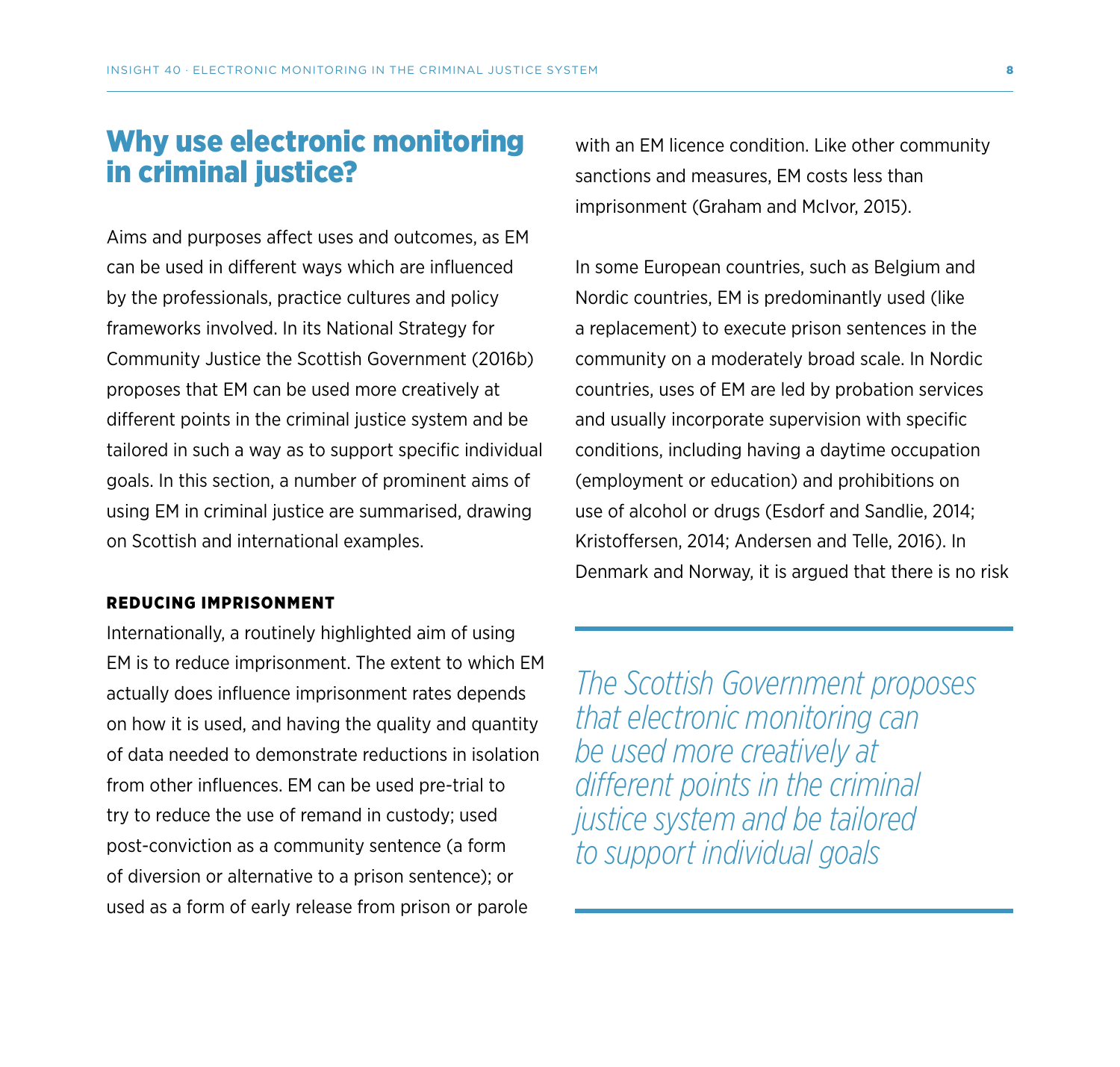of 'net-widening' — imposing EM on individuals who would not otherwise have received such an onerous sanction — because monitored persons would otherwise be in prison, and EM is not directly available as a sentencing option to the judiciary (Esdorf and Sandlie, 2014). Research with monitored offenders in Norway and Belgium finds that they experience EM as a less severe punishment compared to imprisonment, but that liberty-restrictions within EM are still 'painful' (De Vos and Gilbert, 2017). This resonates with the findings of others (Martin and colleagues, 2009).

#### MONITORING COMPLIANCE

Another key aim of using EM is to monitor compliance or non-compliance with an order or licence. In Scotland, 'violations' of electronically monitored orders include damage to equipment; being absent from the specified place during a curfew; attempting to remove the tag or move the home monitoring unit box; threatening behaviour towards monitoring staff; time violations (arriving late for the start of a curfew); and entering an 'exclusion zone' location. When non-compliance reaches a point where the conditions of EM are deemed to have been breached, the monitored person is reported to the relevant decision-maker (court, prison, parole board).

Completion rates are relatively high in Scotland, with approximately eight out of ten electronically monitored orders completed in 2016 (G4S, 2017). This includes monitored people who accrue one or more minor violations that are not deemed so serious as to require their order to be breached (Graham and McIvor, 2015; McIvor and Graham, 2016).

The relatively high levels of compliance with EM in Scotland are echoed in other jurisdictions. For example, in the Netherlands only around 14% of EM orders are revoked (Boone and colleagues, 2016), fewer than 10% of EM orders in Denmark are revoked, while the same is true of fewer than 5% in Norway (Esdorf and Sandlie, 2014) and between 6% and 10% of those made subject to different forms of EM in Sweden (Wennerberg, 2013). The high completion rates found in the Netherlands and Nordic countries may reflect an emphasis placed on community reintegration and 'normalisation' in these jurisdictions (Boone and colleagues, 2017; Scharff Smith and Ugelvik, 2017).

As there has been relatively little research focusing on the perspectives and experiences of monitored people, there is limited knowledge regarding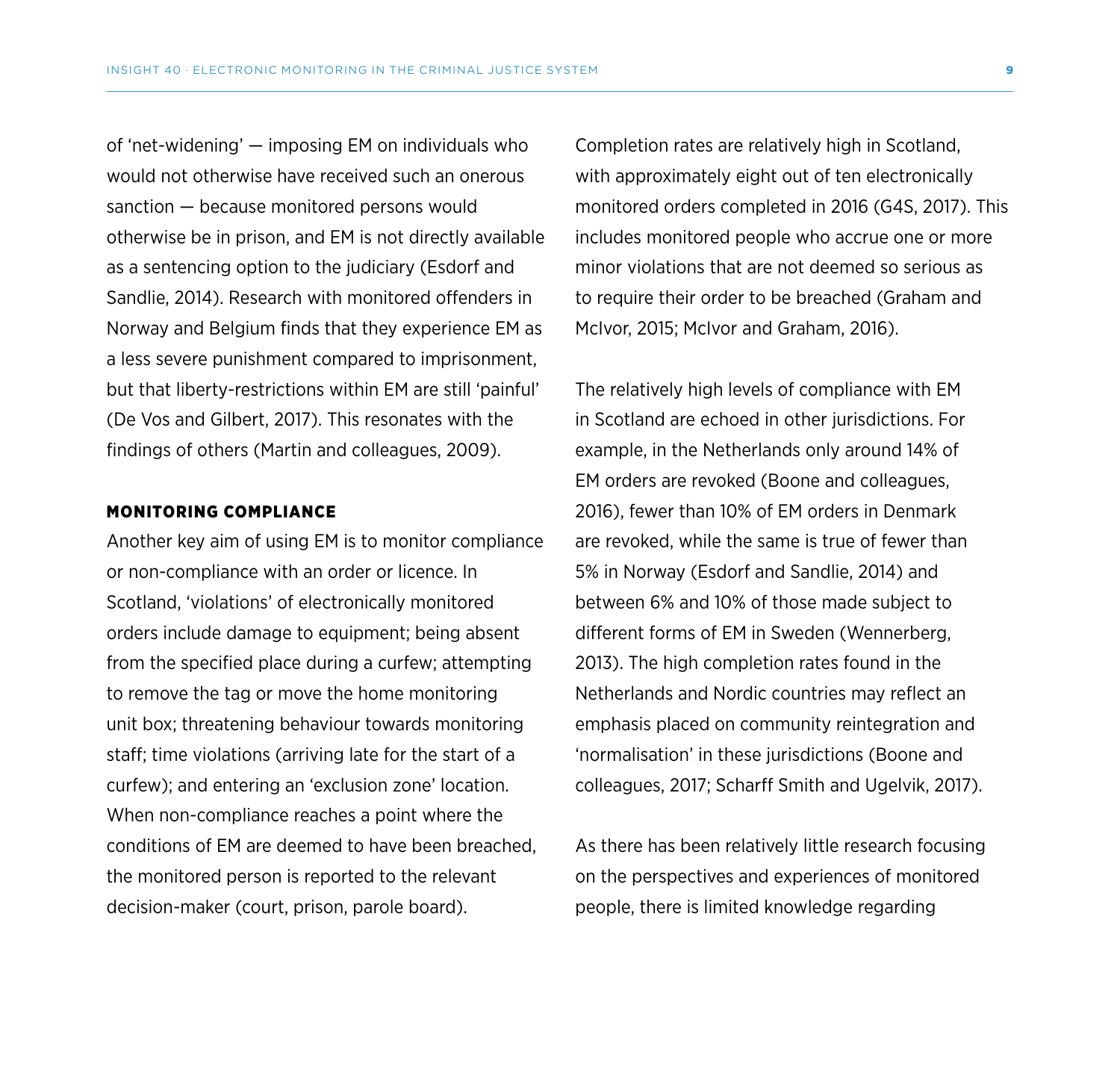why people do or do not comply with EM orders. Hucklesby's (2009) research shows that factors influencing compliance are complex and include: fear of sanctions (especially imprisonment); awareness of surveillance and being 'watched'; the reliability and precision of the EM equipment (which meant that any violations would be detected); personal motivation to complete the order; and family and other relationships (which could have a positive or negative impact on the ability to comply). Hucklesby (2009) argues that flexibility and graduated changes, for example, reducing the length of the curfew period, or the days it applies to EM regimes, can be used to motivate and 'incentivise' compliance. This approach may enhance perceptions of fairness and help 'foster reintegration back into society' (Nellis, 2013, p204).

#### REDUCING REOFFENDING AND ENABLING DESISTANCE FROM CRIME

Complying with and completing an EM order does not necessarily produce, nor signify desistance from crime. Research evidence linking the use of EM with reductions in reoffending is mixed (Renzema, 2013). Some studies have found that the efficacy of EM in reducing reoffending *after monitoring has concluded* is modest or minimal or, in some cases, non-existent

or negative (Renzema, 2013). In contrast, other studies, especially those from continental Europe and Israel, as well as two large-scale studies from the US state of Florida, indicate a positive impact on reoffending in comparison to other types of penal sanctions, such as imprisonment or community service (Padgett and colleagues, 2006; Bales and colleagues, 2010; Killias and colleagues, 2010; Shosham and colleagues, 2015; Andersen and Telle, 2016; Henneguelle and colleagues, 2016).

There is moderately strong consensus within international evidence and experience that EM should, in many but not all cases, be used in tandem with supervision and support to maximise opportunities for rehabilitation and desistance from crime (Graham and McIvor, 2015; Hucklesby and colleagues, 2016). Without complementary supervision and support, the impact of EM may be limited to its duration, with only modest short-term benefits when monitoring ends.

The Swedish approach to EM is intentionally characterised by a high level of support and a high level of control, with EM used in combination with other forms of supervision, support and surveillance (Wennerberg, 2013; Bassett, 2016).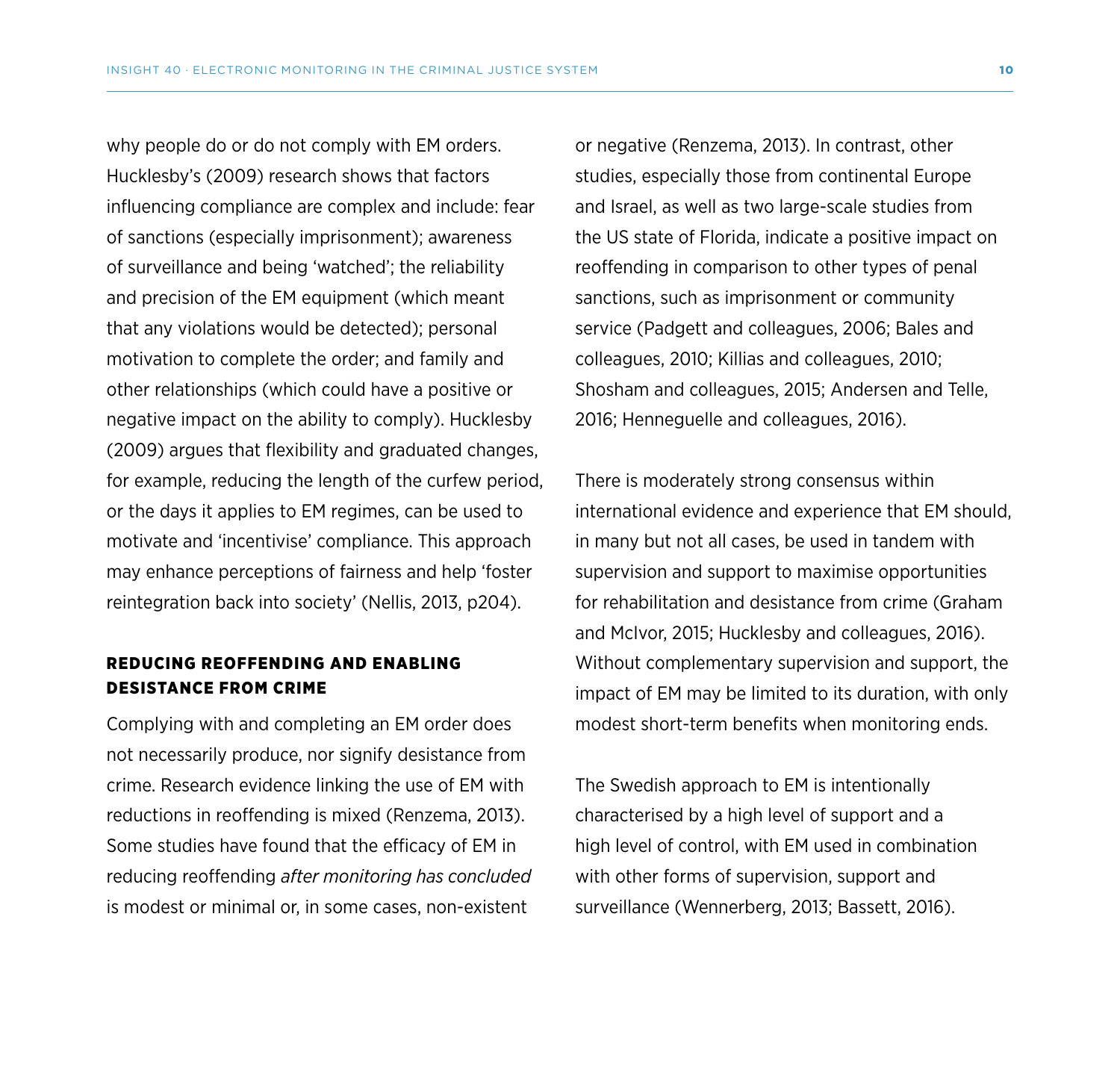EM in Sweden — as an alternative to imprisonment or in the context of early release for those who are eligible — requires monitored people to work and participate in activities relevant to their rehabilitation and reintegration. Marklund and Holmberg (2009) compared the outcomes of those on EM early release from prison with those of a control group, finding that the former had significantly lower rates of reoffending in the three year period following release. However, these results relate to an early release initiative, of which EM is only one component.

Research suggests that EM and curfews may contribute to desistance processes *in some cases* by reducing people's links with situations, people, places and networks associated with their offending and encouraging them to connect or reconnect with influences associated with desistance, such as family and employment (Hucklesby, 2008; Graham and McIvor, 2016). The structure of an EM regime may bring a level of routine and increased responsibility for some monitored people in reintegration processes (Graham and McIvor, 2016; De Vos and Gilbert, 2017). As a stand-alone measure, however, EM is unlikely to bring about long-term change.

## Implications for practice

Electronic monitoring technologies have limitations and there are practical and legal boundaries affecting their use (Graham and McIvor, 2015). Pragmatic awareness of what EM can and cannot do among practitioners, policy makers and the wider public is fundamentally important. Regardless of technology type, an EM tag cannot stop a restricted behaviour, for example, leaving home during curfew or drinking alcohol, nor can it stop the wearer committing a crime. While its uses may be diverse, EM is not a panacea or universally appropriate tool in criminal justice. Nonetheless, with judicious use, EM has the capacity to enhance public and judicial confidence in community sentences.

Excellent risk assessment practices, including visiting the property, are imperative to ensuring appropriate decision-making about using electronically monitored home curfews, considering the individual, family or other members of the household and, where appropriate, victims of crime. Assessments are usually done by criminal justice social workers. Risks of criminal and harmful behaviour (such as domestic abuse) are encompassed in these assessments.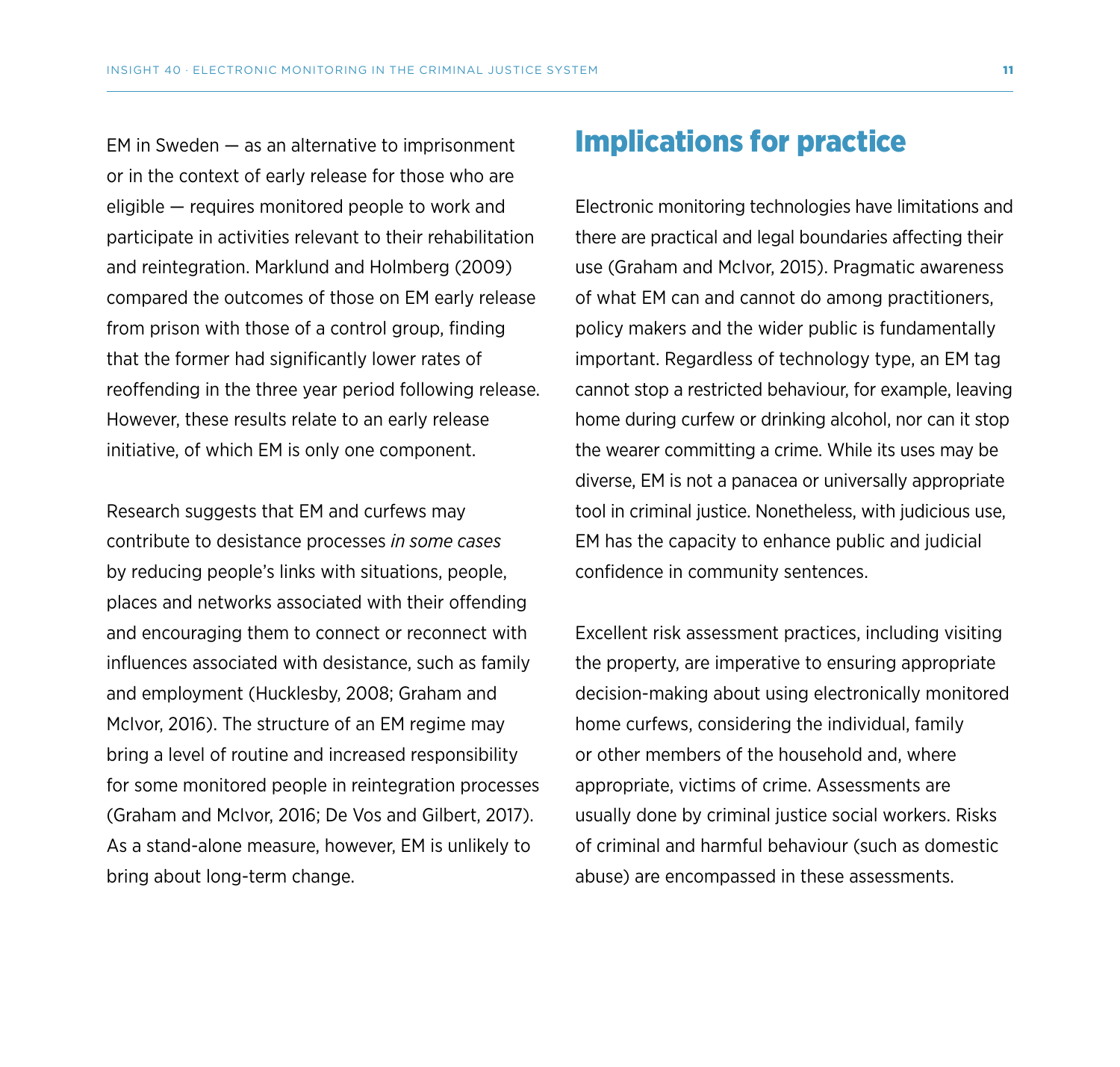Not enough is known about the implications of diversity in uses of EM. There is no one approach fits all policy (Graham and McIvor, 2015). For example, there may be gendered differences in experiences of EM, and some of the 'pains' of EM as punishment may be different for men and women. EM can also be used in gender-responsive ways or as a feature of gender-responsive service provision. More research is needed in this area.

Finally, the prospect of expanding uses of EM carry workload and resource implications for community justice workforces. Introducing GPS EM and using it with specific groups of offenders necessitates commensurate capacity to actively monitor large volumes of data, and alert police and other criminal justice professionals to respond swiftly to violations in high risk cases. Internationally well-regarded uses of EM in the Netherlands and Nordic countries are well resourced, public service-led approaches which involve probation officers devoting significant amounts of time to supervision and support of each monitored person.

Scotland has the opportunity to advance its use of EM to build on existing simple and relatively stable uses, which can be more creative and innovative (Scottish Government, 2016a; Graham and McIvor, 2017). Current and new uses should stay anchored in an ethos of valuing proportionality, pragmatic awareness of EM's strengths, limitations and potential misuses, and the need to balance the rights and interests of all involved. Social workers have a key role to play in ensuring that they are aware of the capacity of EM technologies and can harness them to increase the effectiveness of community supervision and achieve other relevant penal aims.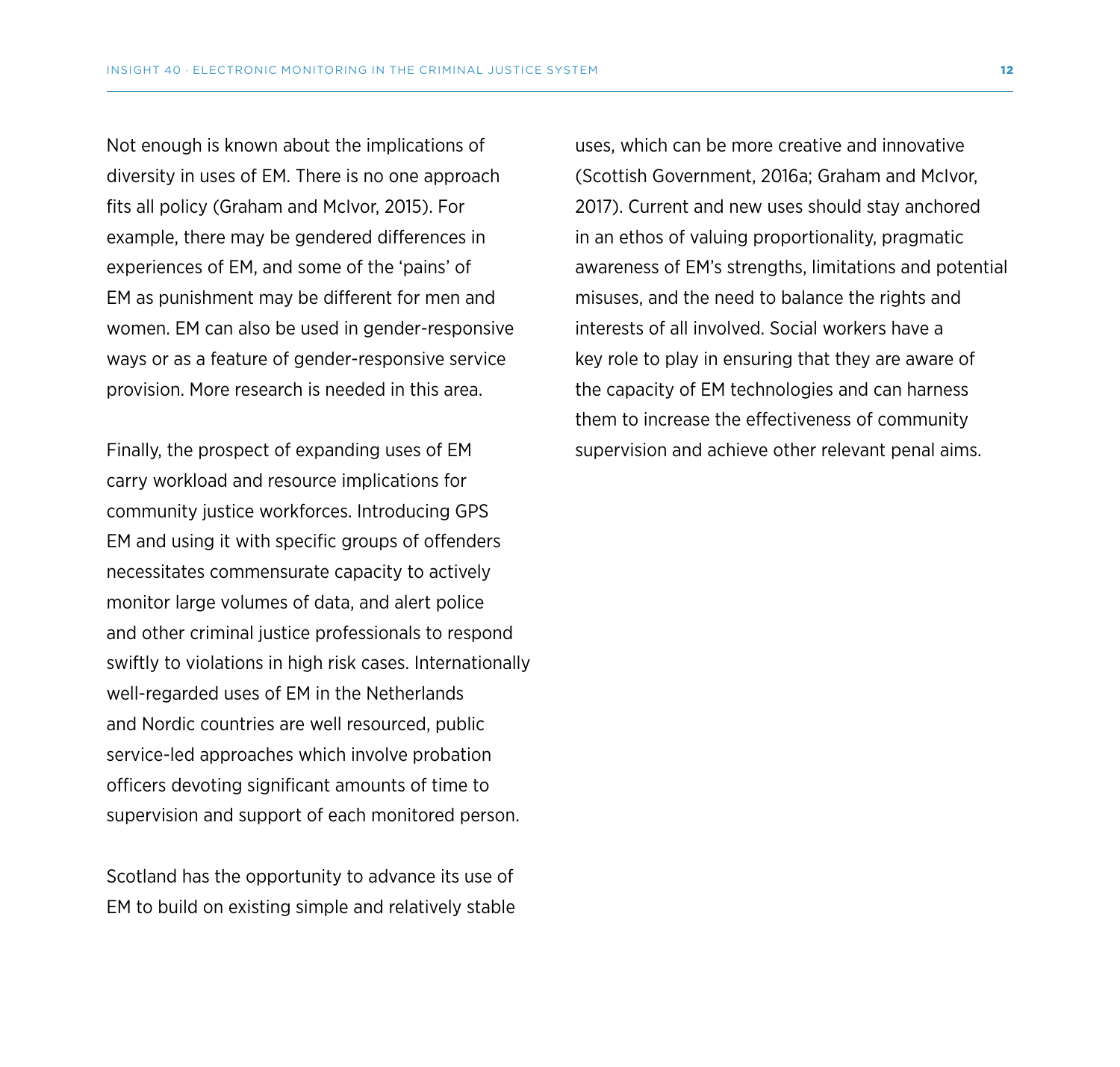## References

- **Andersen** S and **Telle** K (2016) Electronic monitoring and recidivism: quasi-experimental evidence from Norway. Discussion paper no. 844. Oslo: Statistics Norway
- **Bales** W, **Mann** K, **Blomberg** T et al (2010) A quantitative and qualitative assessment of electronic monitoring — report submitted to the Office of Justice Program, National Institute of Justice, Tallahassee. FL: Florida State University
- **Bassett** R (2016) Parole in Sweden and Canada: a cross-cultural review of risk and electronic monitoring parole practices. Sweden: Malmö University
- **Boone** M, **van der Kooij** M and **Rap** S (2016) Electronic monitoring in the Netherlands. The Netherlands. Utrecht University
- **Boone** M, **Rap** S and **van der Kooij** M (2017) The highly reintegrative approach of electronic monitoring in the Netherlands, *European Journal of Probation*, 9, 1, 46-61
- **De Vos** H and **Gilbert** E (2017) Freedom, so close but yet so far: the impact of the ongoing confrontation with freedom on the perceived severity of punishment. *European Journal of Probation*, 9, 2, 132-148
- **Esdorf** A and **Sandlie** J (2014) Executing prison sentences at home with electronic monitoring — advantages and disadvantages of the Scandinavian model, presentation at Confederation of European Probation (CEP) 9th Electronic Monitoring Conference: Frankfurt, Germany
- **G4S** (2017) Electronic monitoring to the criminal and youth justice systems in Scotland: statistical bulletin 1st January 2016 — 31st December 2016. Glasgow: G4S
- **Graham** H and **McIvor** G (2015) Scottish and international review of the uses of electronic monitoring. Stirling: Scottish Centre for Crime and Justice Research (SCCJR)
- **Graham** H and **McIvor** G (2016) The influences of electronic monitoring in the desistance process: practitioner and decision-maker perspectives. *Scottish Journal of Criminal Justice Studies*, 22, 5-17
- **Graham** H and **McIvor** G (2017) Advancing electronic monitoring in Scotland: understanding the influences of localism and professional ideologies, *European Journal of Probation*, 9, 1, 62-79
- **Henneguelle** A, **Monnery** B and **Kensey** A (2016) Better at home than in prison? The effects of electronic monitoring on recidivism in France. *Journal of Law and Economics*, 59, 3, 629-667
- **Hucklesby** A (2008) Vehicles of desistance: the impact of electronically monitored curfew orders. *Criminology and Criminal Justice*, 8, 1, 51-71
- **Hucklesby** A (2009) Understanding offenders' compliance: a case study of electronically monitored curfew orders. *Journal of Law and Society*, 36, 2, 248-271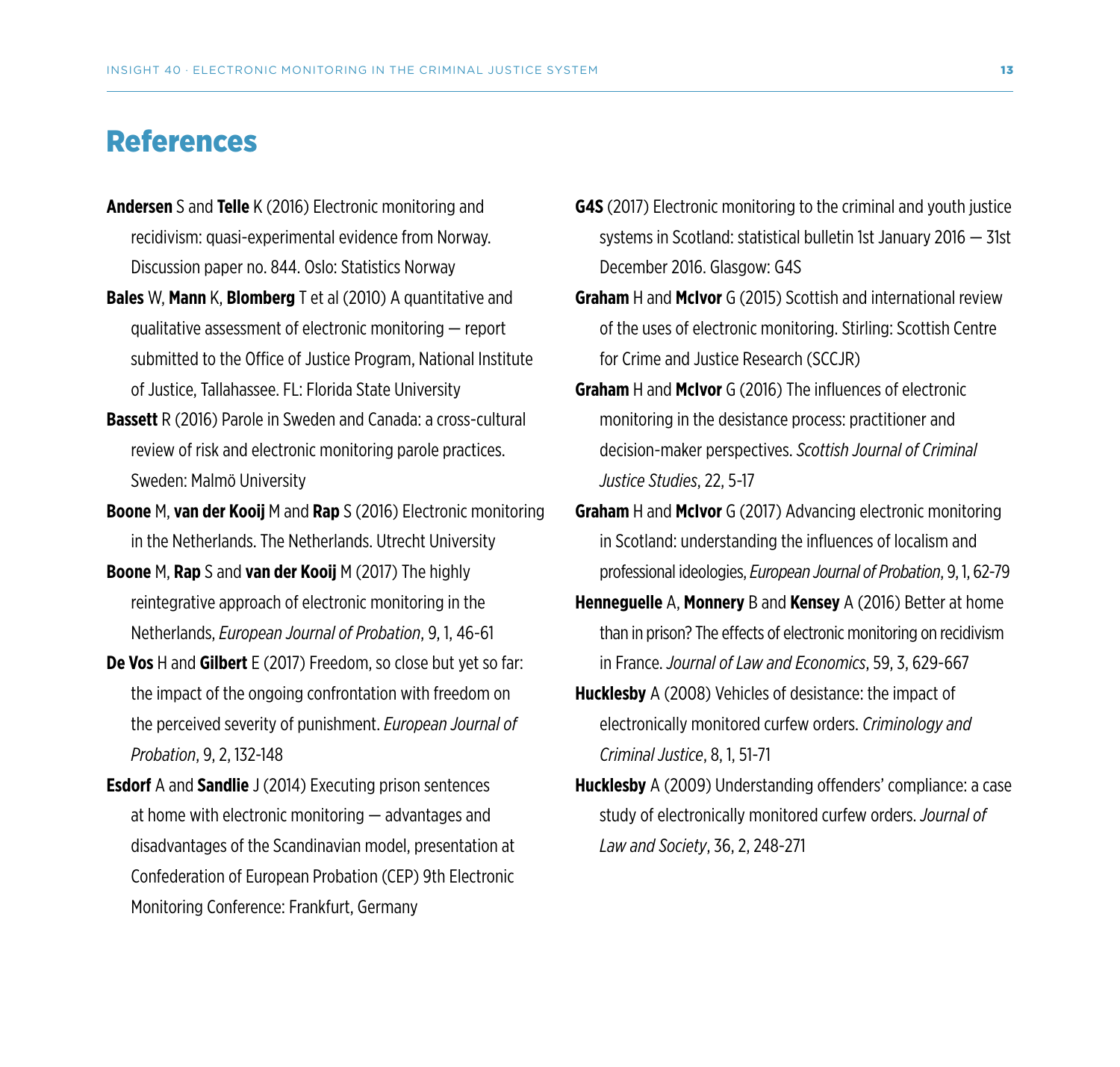- **Killias** M, **Gillieron** G, **Kissling** I et al (2010) Community service versus electronic monitoring — what works better? *British Journal of Criminology*, 50, 6, 1155-1170
- **Kristoffersen** R (2014) Correctional statistics of Denmark, Finland, Iceland, Norway and Sweden. Oslo: Correctional Service of Norway Staff Academy, Kriminalomsorgen
- **Marklund** F and **Holmberg** S (2009) Effects of early release from prison using electronic tagging in Sweden. *Journal of Experimental Criminology*, 5, 41-61
- **Martin** J, **Hanrahan** K and **Bowers** J (2009) Offenders' perceptions of house arrest and electronic monitoring. *Journal of Offender Rehabilitation*, 48, 6, 547-570
- **McIvor** G and **Graham** H (2016) Electronic monitoring in Scotland. Stirling: Scottish Centre for Crime and Justice Research (SCCJR)
- **Nellis** M (2013) Surveillance, stigma and spatial constraint: the ethical challenges of electronic monitoring. In Nellis M, Beyens K and Kaminski D (eds) *Electronically monitored punishment: international and critical perspectives*. London: Routledge, 193-210
- **Nellis** M (2015) Standards and ethics in electronic monitoring: handbook for professionals responsible for the establishment and the use of electronic monitoring. Strasbourg: Council of Europe. [accessed 18 September 2017] Available at: <http://s.iriss.org.uk/2yuq5hf>
- **Nellis** M, **Beyens** K and **Kampinski** D (2013) Introduction: making sense of electronic monitoring. In Nellis, Beyens K

and Kampinski D (eds) *Electronically monitored punishment: international and critical perspectives*. London: Routledge, 1-18

- **Padgett** K, **Bales** W and **Blomberg** T (2006) Under surveillance: an empirical test of the effectiveness and consequences of electronic monitoring. *Criminology and Public Policy*, 5, 1, 61-92
- **Renzema** M (2013) Evaluative research on electronic monitoring. In Nellis M, Beyens K and Kaminski D (eds) *Electronically monitored punishment: international and critical perspectives*. London: Routledge, 247-270
- **Scharff Smith** P and **Ugelvik** T (eds) (2017) *Scandinavian penal history, culture and prison practice: embraced by the welfare state?* Basingstoke: Palgrave Macmillan
- **Scottish Government** (2013) Development of electronic monitoring in Scotland: a consultation on the future direction of the electronic monitoring service. Edinburgh: Scottish Government
- **Scottish Government** (2016a) Electronic monitoring in Scotland working group report. Edinburgh: Scottish Government
- **Scottish Government** (2016b) National Strategy for Community Justice. Edinburgh: Scottish Government
- **Scottish Government** (2017) Electronic monitoring in Scotland — a consultation on proposals for legislation. Edinburgh: Scottish Government
- **Shosham** E, **Yehosha-Stern** S and **Efodi** R (2015) Recidivism among licenced released prisoners who participated in the EM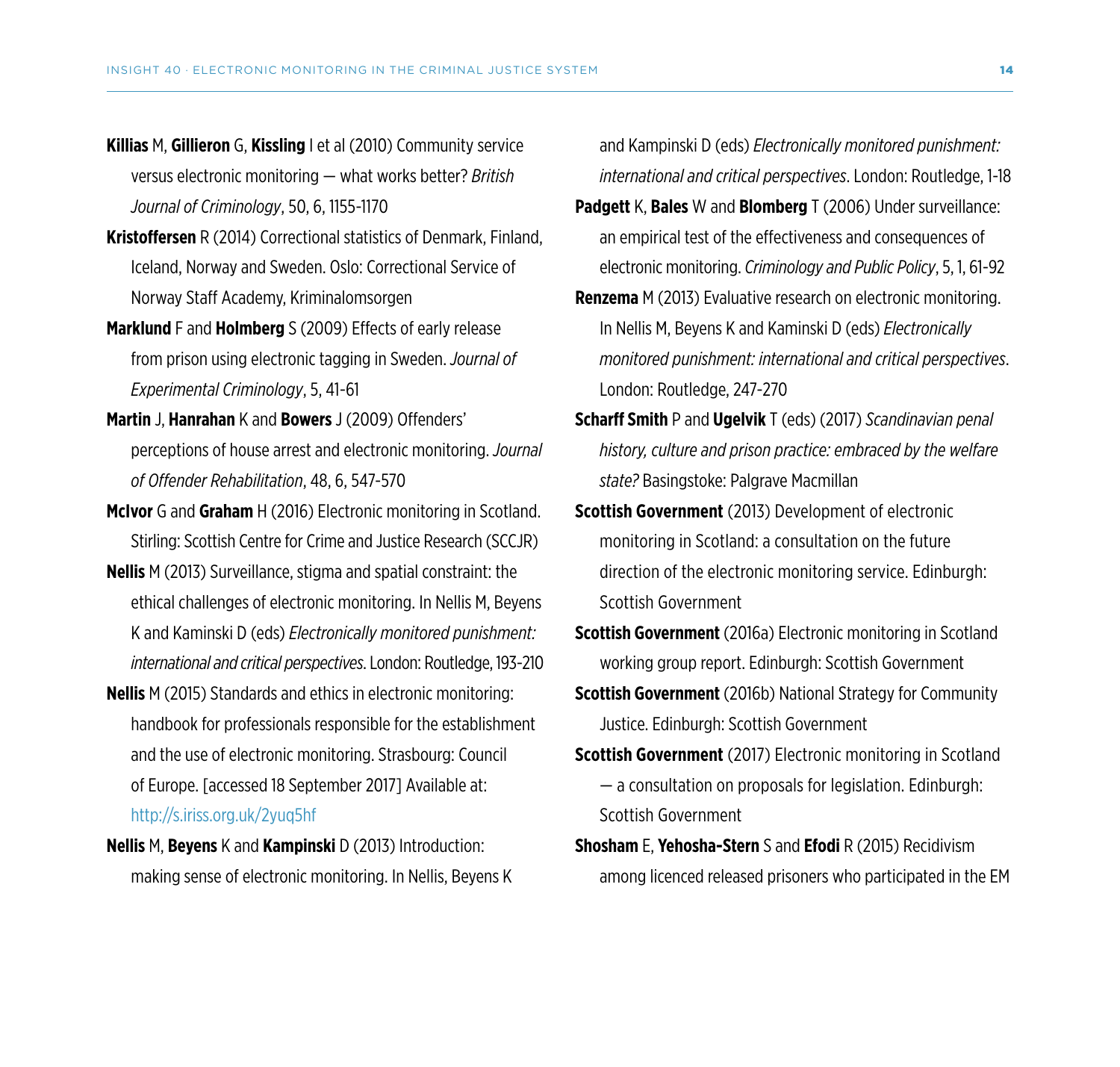Program in Israel. *International Journal of Offender Therapy and Comparative Criminology*, 59, 913-929

- **Simpson** S and **Dyer** F (2016) Movement Restriction Conditions (MRCs) and youth justice in Scotland — are we there yet? Glasgow: Centre for Youth and Criminal Justice, University of **Strathclyde**
- **Wennerberg** I (2013) High level of support and high level of control: an efficient Swedish model of electronic monitoring? In Nellis M, Beyens K and Kaminski D (eds) *Electronically monitored punishment: international and critical perspectives*. London: Routledge, 113-127